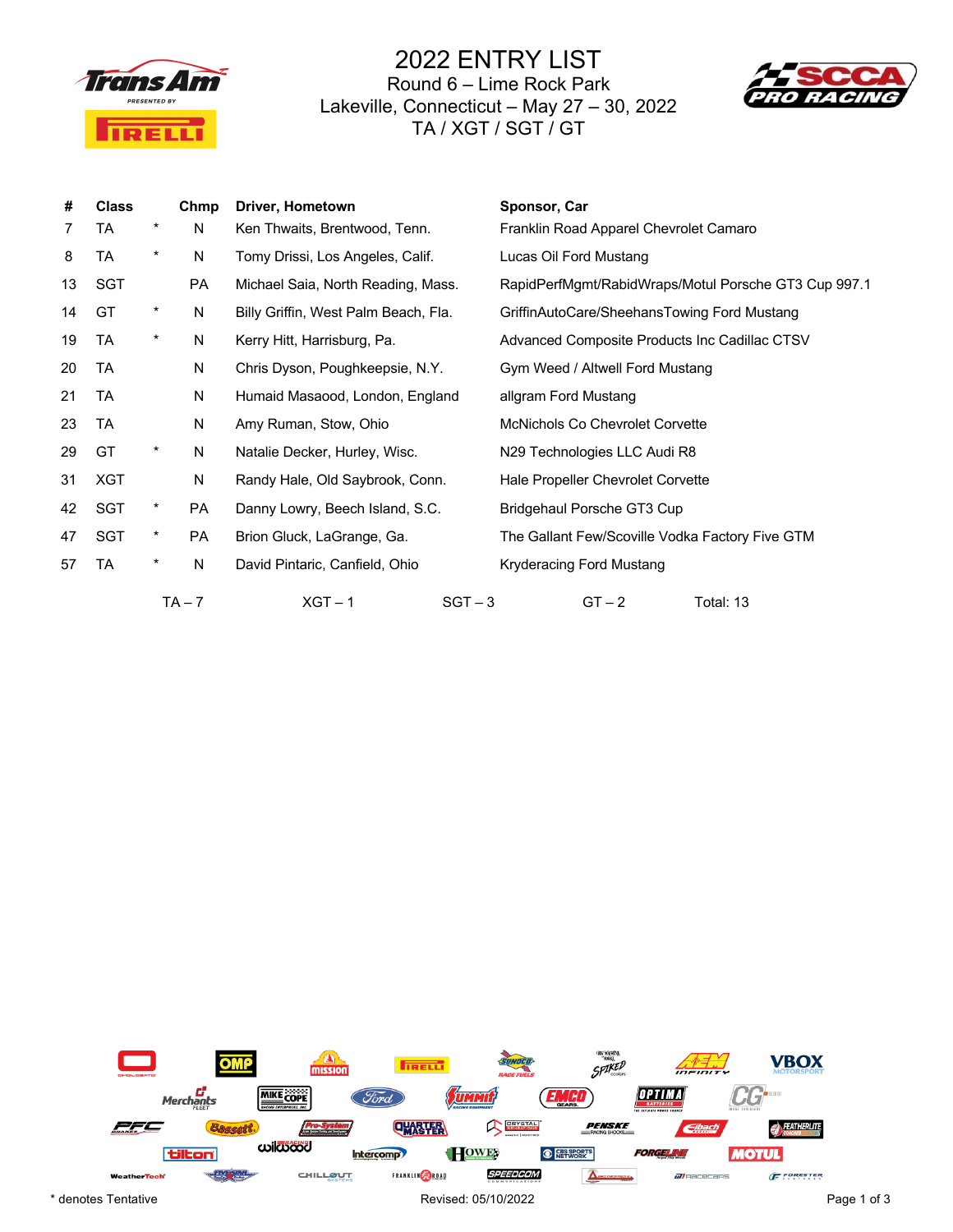

## 2022 ENTRY LIST Round 6 – Lime Rock Park Lakeville, Connecticut – May 27 – 30, 2022 TA2



| #<br>3 | <b>Class</b><br>TA <sub>2</sub> |          | Chmp<br>N | Driver, Hometown<br>Adrian Wlostowski, Maspeth, N.Y. | Sponsor, Car<br>Hawk Performance/AMT Motorsport Ford Mustang |
|--------|---------------------------------|----------|-----------|------------------------------------------------------|--------------------------------------------------------------|
| 5      | TA <sub>2</sub>                 | $^\star$ | N         | Connor Zilisch, Mooresville, N.C.                    | Silver Hare Racing Chevrolet Camaro                          |
| 6      | TA <sub>2</sub>                 | $^\star$ | N         | Cameron Lawrence, Lakeway, Texas                     | Franklin Road Apparel Chevrolet Camaro                       |
| 9      | TA <sub>2</sub>                 |          | N         | Keith Prociuk, Buffalo Grove, III.                   | <b>HP Tuners Ford Mustang</b>                                |
| 12     | TA <sub>2</sub>                 | $^\star$ | N         | Jeff Sexton, Austin, Texas                           | Horse Soldier Bourbon Whiskey Ford Mustang                   |
| 13     | TA <sub>2</sub>                 | $\star$  | N         | Brad Gross, Grapevine, Texas                         | Manufacturing News Chevrolet Camaro                          |
| 14     | TA <sub>2</sub>                 | $\star$  | N         | Matt Parent, Bellevue, Wash.                         | Venture General Construction Ford Mustang                    |
| 16     | TA <sub>2</sub>                 | $^\star$ | N         | Jim Gallaugher, Bellevue, Wash.                      | Waypointe Ford Mustang                                       |
| 17     | TA <sub>2</sub>                 | $\star$  | N         | Dillon Machavern, Charlotte, Vt.                     | SLR/M1 Racecars Chevrolet Camaro                             |
| 20     | TA <sub>2</sub>                 | $^\star$ | N         | Misha Goikhberg, Woodbridge, Ont. Canada             | <b>BC Race Cars Chevrolet Camaro</b>                         |
| 22     | TA <sub>2</sub>                 | $^\star$ | N         | Ty Young, Atlanta, Ga.                               | Ty J Young Wealth Management Ford Mustang                    |
| 23     | TA <sub>2</sub>                 | $^\star$ | N         | Curt Vogt, Wallingford, Conn.                        | Cobra Automotive Ford Mustang                                |
| 26     | TA <sub>2</sub>                 |          | N         | Thomas Merrill, Salinas, Calif.                      | Bridgehaul/HPTuners/CopeRaceCars Ford Mustang                |
| 28     | TA <sub>2</sub>                 | $^\star$ | N         | Connor Mosack, Charlotte, N.C.                       | NicTailor/IFS-SLR1/M1Racecars Chevrolet Camaro               |
| 30     | TA <sub>2</sub>                 | $^\star$ | N         | Michele Abbate, Las Vegas, Nev.                      | GHOST Energy/BC Race Cars Ford Mustang                       |
| 31     | TA <sub>2</sub>                 | $\star$  | N         | Elias Anderson, Driftwood, Texas                     | Accio Data Ford Mustang                                      |
| 32     | TA <sub>2</sub>                 | $^\star$ | N         | Barry Boes, Austin, Texas                            | Accio Data Ford Mustang                                      |
| 34     | TA <sub>2</sub>                 |          | N         | Patrick Paul, Kennesaw, Ga.                          | AirClean Energy Ford Mustang                                 |
| 35     | TA <sub>2</sub>                 | $\star$  | N         | Evan Slater, Portsmouth, N.H.                        | Cube 3 Architecture Ford Mustang                             |
| 36     | TA <sub>2</sub>                 | $^\star$ | <b>PA</b> | Danny Bender, Northbrook, III.                       | Bravo Trailers Chevrolet Camaro                              |
| 37     | TA <sub>2</sub>                 |          | <b>PA</b> | Mark Ketenci, Strafford, N.H.                        | Ketenci Racing Ford Mustang                                  |
| 38     | TA <sub>2</sub>                 | $\star$  | <b>PA</b> | Jeffrey Birdwell, Dallas, Texas                      | Hartman Davidson Ford Mustang                                |
| 45     | TA <sub>2</sub>                 | $^\star$ | N         | Scott Lagasse Jr, St Augustine, Fla.                 | SLR/M1 Race Cars Ford Mustang                                |
| 48     | TA <sub>2</sub>                 |          | N         | Scott Borchetta, Nashville, Tenn.                    | Big Machine Spiked Vodka Coolers Chevrolet Camaro            |
| 51     | TA <sub>2</sub>                 | *        | N         | Darin Mock, Huntersville, N.C.                       | <b>AAN Adjusters Ford Mustang</b>                            |
| 57     | TA <sub>2</sub>                 |          | N         | Maurice Hull, High Point, N.C.                       | Silver Hare Racing Chevrolet Camaro                          |
| 70     | TA <sub>2</sub>                 | $\star$  | N         | Brent Crews, Cornelius, N.C.                         | Nitro Motorsports Ford Mustang                               |
| 77     | TA <sub>2</sub>                 | $^\star$ | N         | Tyler Kicera, Manheim, Pa.                           | Liqui Moly/Turn 14 Distribution Chevrolet Camaro             |
| 78     | TA <sub>2</sub>                 |          | PA        | Aaron Pettipas, Bedford, NS, Canada                  | DQ/GPX Live Camera/The Tool Shed Chevrolet Camaro            |